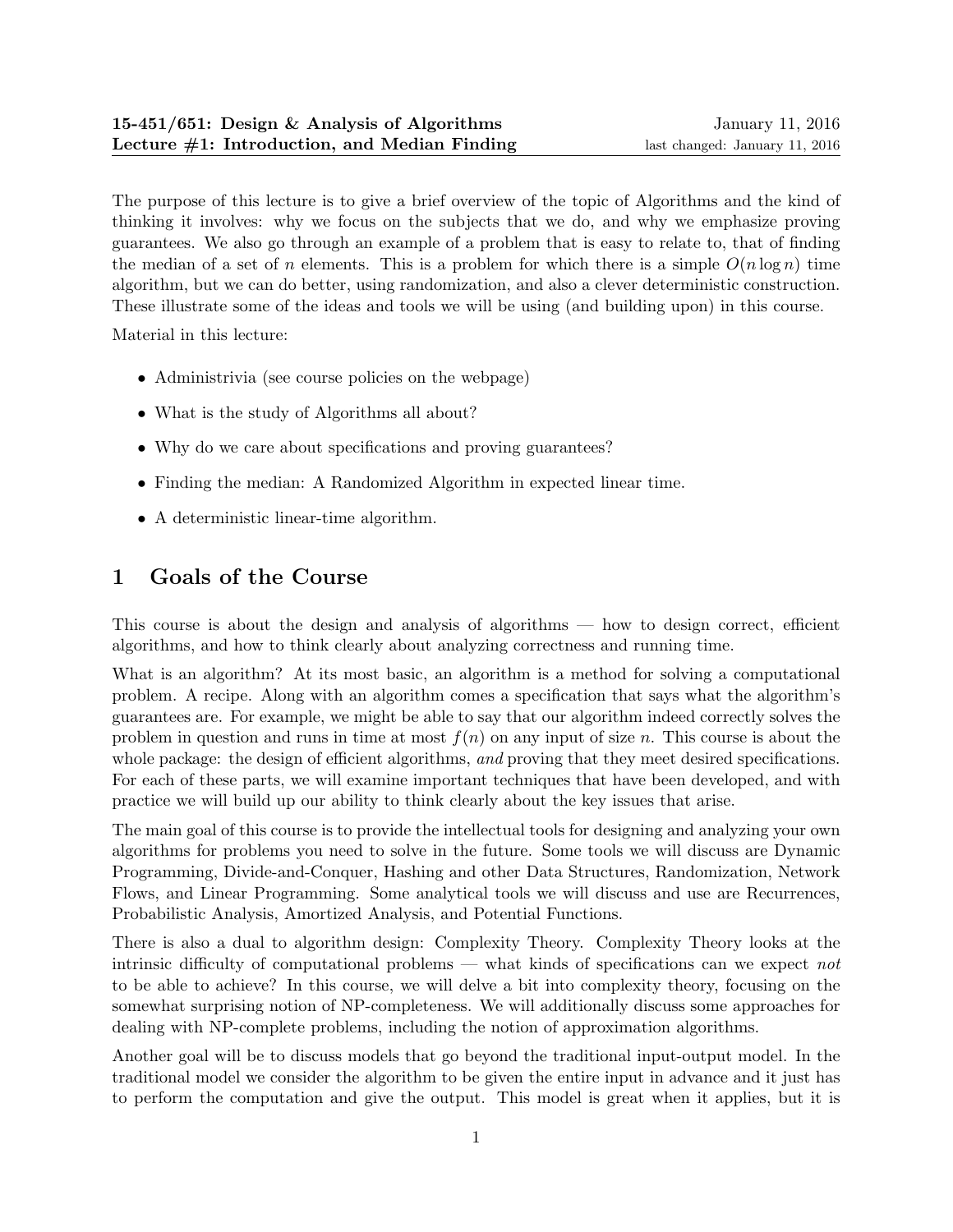not always the right model. For instance, some problems may be challenging because they require decisions to be made without having full information, and we will discuss online algorithms and machine learning, which are two paradigms for problems of this nature. In other settings, we may have to deal with computing quantities of a "stream" of input data where the space we have is much smaller than the data. In yet other settings, the input is being held by a set of selfish agents who may or may not tell us the correct values.

## 2 On guarantees and specifications

One focus of this course is on proving correctness and running-time guarantees for algorithms. Why is having such a guarantee useful? Suppose we are talking about the problem of sorting a list of n numbers. It is pretty clear why we at least want to know that our algorithm is correct, so we don't have to worry about whether it has given us the right answer all the time. But, why analyze running time? Why not just code up our algorithm and test it on 100 random inputs and see what happens? Here are a few reasons that motivate our concern with this kind of analysis — you can probably think of more reasons too:

- Composability. A guarantee on running time gives a "clean interface". It means that we can use the algorithm as a subroutine in some other algorithm, without needing to worry whether the kinds of inputs on which it is being used now necessarily match the kinds of inputs on which it was originally tested.
- Scaling. The types of guarantees we will examine will tell us how the running time scales with the size of the problem instance. This is useful to know for a variety of reasons. For instance, it tells us roughly how large a problem size we can reasonably expect to handle given some amount of resources.
- Designing better algorithms. Analyzing the asymptotic running time of algorithms is a useful way of thinking about algorithms that often leads to nonobvious improvements.
- Understanding. An analysis can tell us what parts of an algorithm are crucial for what kinds of inputs, and why. If we later get a different but related task, we can often use our analysis to quickly tell us if a small modification to our existing algorithm can be expected to give similar performance to the new problem.
- Complexity-theoretic motivation. In Complexity Theory, we want to know: "how hard is fundamental problem X really?" For instance, we might know that no algorithm can possibly run in time  $o(n \log n)$  (growing more slowly than  $n \log n$  in the limit) and we have an algorithm that runs in time  $O(n^{3/2})$ . This tells us how well we understand the problem, and also how much room for improvement we have.

It is often helpful when thinking about algorithms to imagine a game where one player is the algorithm designer, trying to come up with a good algorithm for the problem, and its opponent (the "adversary") is trying to come up with an input that will cause the algorithm to run slowly. An algorithm with good worst-case guarantees is one that performs well no matter what input the adversary chooses. We will return to this view in a more formal way when we discuss lower bounds and game theory.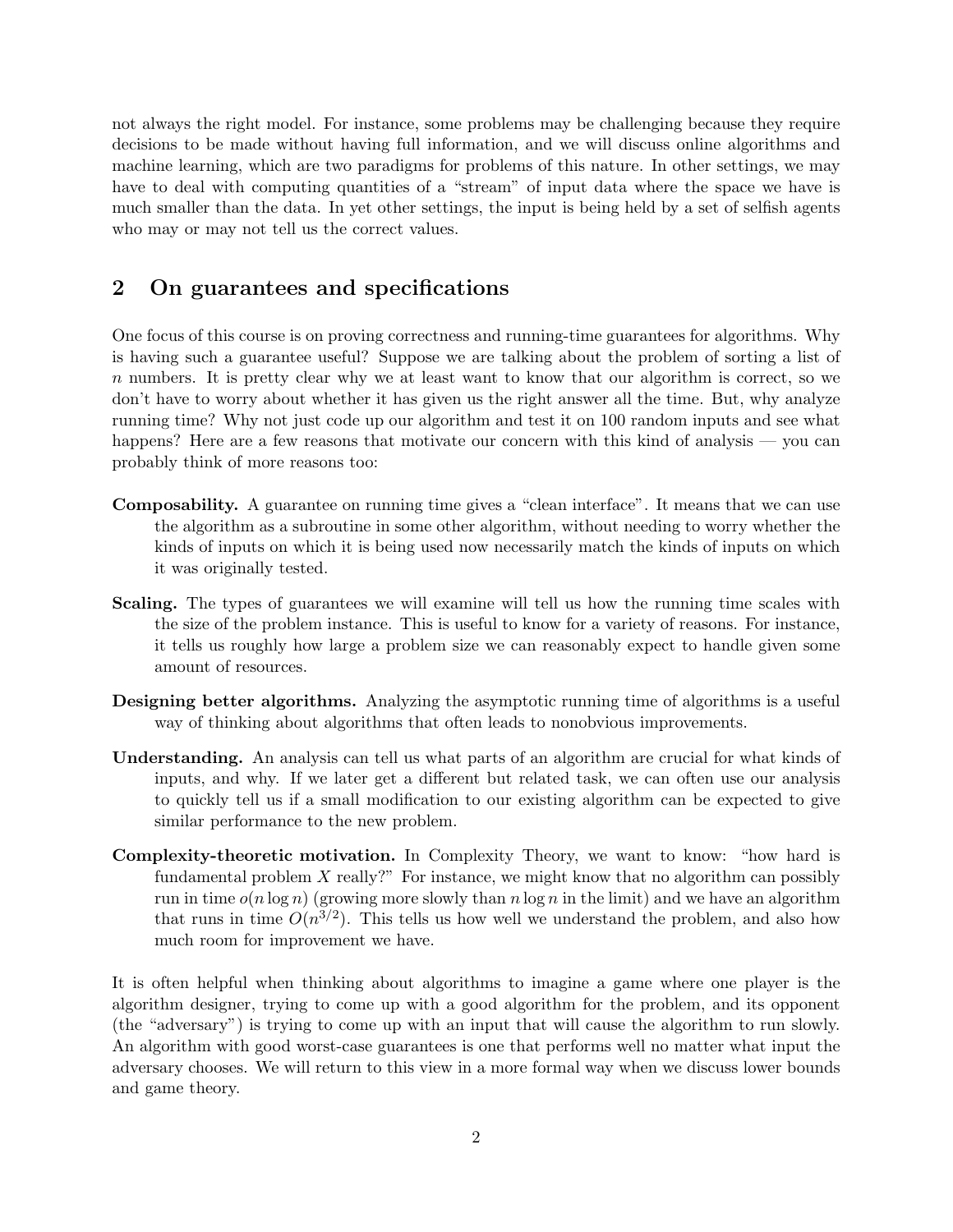## 3 An example: Median Finding

One thing that makes algorithm design "Computer Science" is that solving a problem in the most obvious way from its definitions is often not the best way to get a solution. A simple example of this is median finding.

Recall the median. For a set of n elements, this is the element in this set that is the  $n/2^{th}$  smallest, i.e., it has  $n/2$  elements larger than it.<sup>[1](#page-2-0)</sup> Given an unsorted array, how quickly can one find the median element? The definition gives us no clue: we can enumerate over all elements, and for each check if it is the median. This gives a  $\Theta(n^2)$  time algorithm. Or one can sort, and then read off the median, which takes  $O(n \log n)$  time using MergeSort or HeapSort (deterministic) or QuickSort (randomized).

Can one do it more quickly than by sorting? In this lecture we describe two linear-time algorithms for this problem: one randomized and one deterministic. More generally, we solve the problem of finding the k<sup>th</sup> smallest out of an unsorted array of *n* elements.

#### 3.1 The problem and a randomized solution

Consider the problem of finding the kth smallest element in an unsorted array of size  $n$ . (Let's say all elements are distinct to avoid the question of what we mean by the kth smallest when we have equalities). One way to solve this problem is to sort and then output the kth element. We can do this in time  $O(n \log n)$  if we sort using MergeSort, QuickSort, or HeapSort. Is there something faster – a linear-time algorithm? The answer is yes. We will explore both a simple randomized solution and a more complicated deterministic one.

The idea for the randomized algorithm is to start with the Randomized QuickSort algorithm (choose a random element as "pivot", partition the array into two sets Less and Greater consisting of those elements less than and greater than the pivot respectively, and then recursively sort Less and GREATER). Then notice that there is a simple speedup we can make if we just need to find the kth smallest element. In particular, after the partitioning step we can tell which of Less or GREATER has the item we are looking for, just by looking at their sizes. So, we only need to recursively examine one of them, not both. For instance, if we are looking for the 87th-smallest element in our array, and suppose that after choosing the pivot and partitioning we find that Less has 200 elements, then we just need to find the 87th smallest element in LESS. On the other hand, if we find LESS has 40 elements, then we just need to find the  $87 - 40 - 1 = 46$ th smallest element in Greater. (And if Less has size exactly 86 then we can just return the pivot). One might at first think that allowing the algorithm to only recurse on one subset rather than both would just cut down time by a factor of 2. However, since this is occuring recursively, it compounds the savings and we end up with  $\Theta(n)$  rather than  $\Theta(n \log n)$  time. This algorithm is often called Randomized-Select, or QuickSelect.

<span id="page-2-0"></span><sup>&</sup>lt;sup>1</sup>We are deliberately ignoring what happens if n is odd, you can — and indeed, should (and will have to) — make this precise when you code it up, but for now it will be easier not to worry about this, since the ideas we get here can be all made perfectly precise.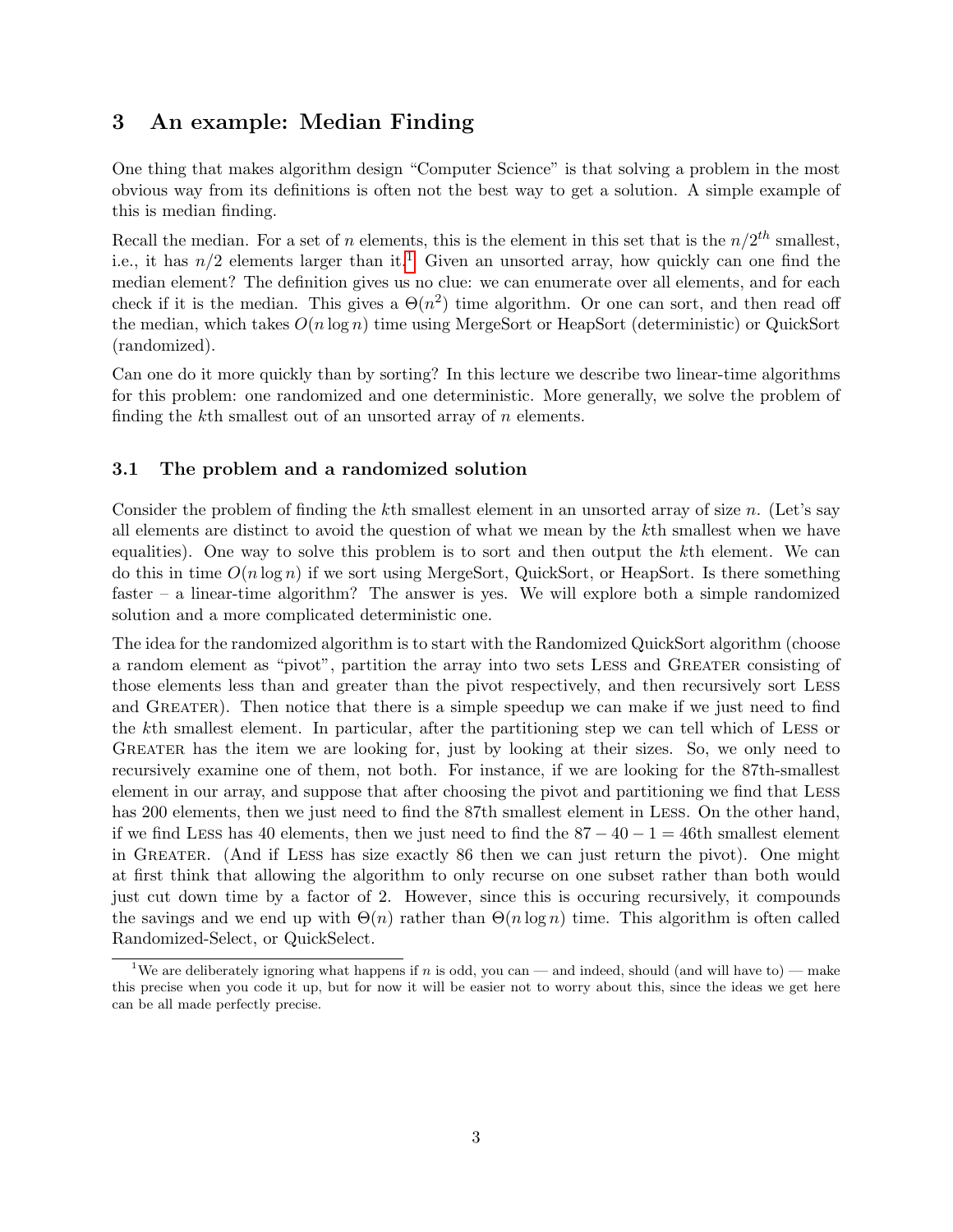QuickSelect: Given array A of size n and integer  $1 \leq k \leq n$ ,

- 1. Pick a pivot element p at random from A.
- 2. Split A into subarrays LESS and GREATER by comparing each element to p as in Quicksort. While we are at it, count the number L of elements going in to LESS.
- 3. (a) If  $L = k 1$ , then output p.
	- (b) If  $L > k 1$ , output QuickSelect(Less, k).
	- (c) If  $L < k 1$ , output QuickSelect(GREATER,  $k L 1$ )

<span id="page-3-0"></span>**Theorem 1** The expected number of comparisons for QuickSelect is  $O(n)$ .

Before giving a formal proof, let's first get some intuition. If we split a candy bar at random into two pieces, then the expected size of the larger piece is 3/4 of the bar. If the size of the larger subarray after our partition was always  $3/4$  of the array, then we would have a recurrence  $T(n) \leq (n-1) + T(3n/4)$  which solves to  $T(n) < 4n$ . Now, this is not quite the case for our algorithm because  $3n/4$  is only the expected size of the larger piece. That is, if i is the size of the larger piece, our expected cost to go is really  $E[T(i)]$  rather than  $T(E[i])$ . However, because the answer is linear in n, the average of the  $T(i)$ 's turns out to be the same as  $T(\text{average of the } i\text{'s}).$ Let's now see this a bit more formally.

**Proof (Theorem [1\)](#page-3-0):** Let  $T(n, k)$  denote the expected time to find the kth smallest in an array of size n, and let  $T(n) = \max_k T(n, k)$ . We will show that  $T(n) < 4n$ .

First of all, it takes  $n-1$  comparisons to split into the array into two pieces in Step 2. These pieces are equally likely to have size 0 and  $n-1$ , or 1 and  $n-2$ , or 2 and  $n-3$ , and so on up to  $n-1$ and 0. The piece we recurse on will depend on  $k$ , but since we are only giving an upper bound, we can imagine that we always recurse on the larger piece. Therefore we have:

$$
T(n) \le (n-1) + \frac{2}{n} \sum_{i=n/2}^{n-1} T(i)
$$
  
=  $(n-1) + \arg [T(n/2), \dots, T(n-1)].$ 

We can solve this using the "guess and check" method based on our intuition above. Assume inductively that  $T(i) \leq 4i$  for  $i \leq n$ . Then,

$$
T(n) \leq (n-1) + \arg [4(n/2), 4(n/2+1), \dots, 4(n-1)]
$$
  
\n
$$
\leq (n-1) + 4(3n/4)
$$
  
\n
$$
< 4n,
$$

and we have verified our guess.

### 4 A deterministic linear-time algorithm

What about a deterministic linear-time algorithm? For a long time it was thought this was impossible, and that there was no method faster than first sorting the array. In the process of trying to prove this formally, it was discovered that this thinking was incorrect, and in 1972 a deterministic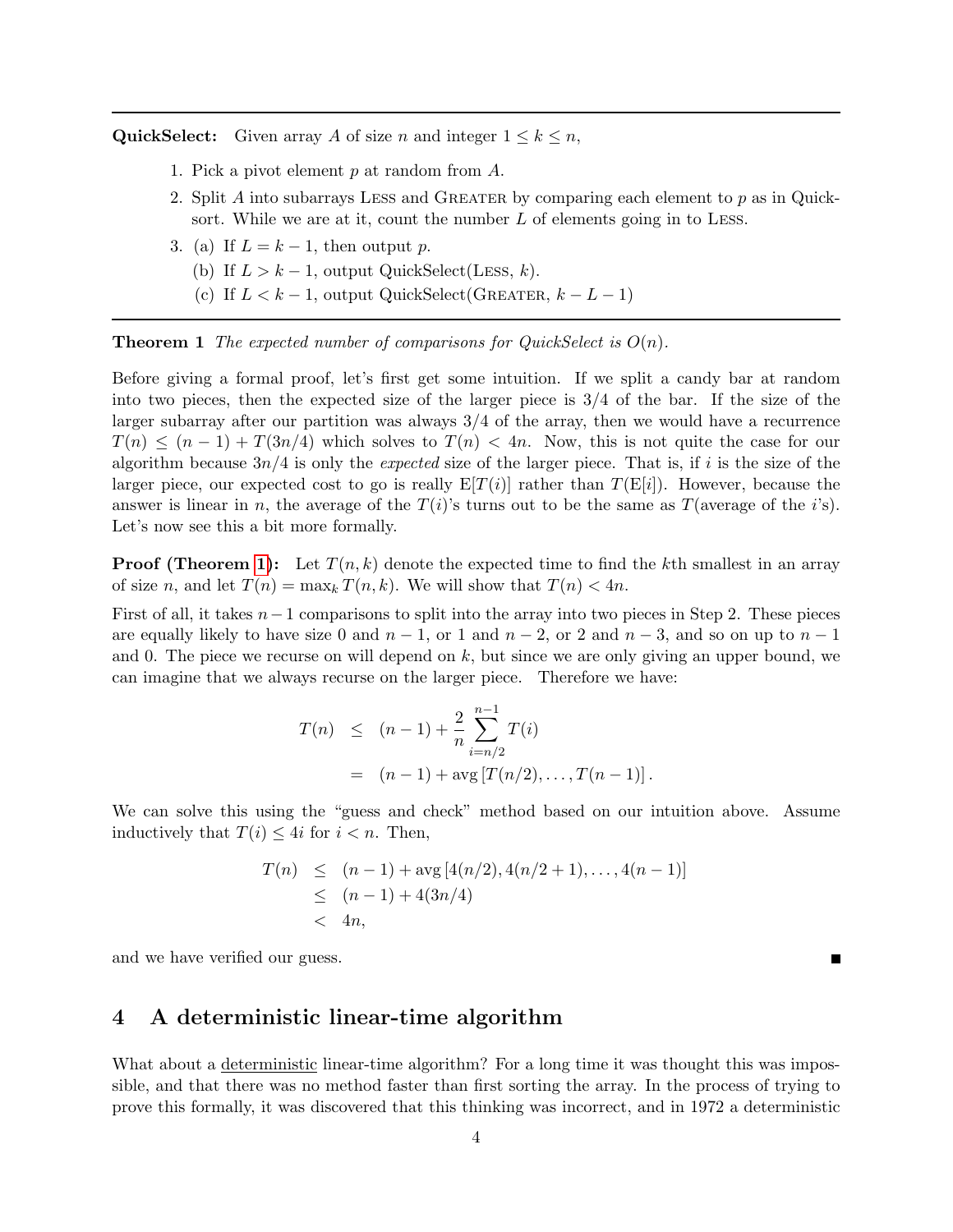linear time algorithm was developed by Manuel Blum, Bob Floyd, Vaughan Pratt, Ron Rivest, and Bob Tarjan.[2](#page-4-0)

The idea of the algorithm is that one would like to pick a pivot deterministically in a way that produces a good split. Ideally, we would like the pivot to be the median element so that the two sides are the same size. But, this is the same problem we are trying to solve in the first place! So, instead, we will give ourselves leeway by allowing the pivot to be any element that is "roughly" in the middle: at least 3/10 of the array below the pivot and at least 3/10 of the array above. The algorithm is as follows:

**DeterministicSelect:** Given array A of size n and integer  $k \leq n$ ,

- 1. Group the array into  $n/5$  groups of size 5 and find the median of each group. (For simplicity, we will ignore integrality issues.)
- 2. Recursively, find the true median of the medians. Call this p.
- 3. Use  $p$  as a pivot to split the array into subarrays LESS and GREATER.
- 4. Recurse on the appropriate piece.

**Theorem 2** DeterministicSelect makes  $O(n)$  comparisons to find the kth smallest in an array of size n.

**Proof:** Let  $T(n, k)$  denote the worst-case time to find the kth smallest out of n, and  $T(n)$  =  $\max_k T(n, k)$  as before.

Step 1 takes time  $O(n)$ , since it takes just constant time to find the median of 5 elements. Step 2 takes time at most  $T(n/5)$ . Step 3 again takes time  $O(n)$ . Now, we claim that at least 3/10 of the array is  $\leq p$ , and at least 3/10 of the array is  $\geq p$ . Assuming for the moment that this claim is true, Step 4 takes time at most  $T(7n/10)$ , and we have the recurrence:

<span id="page-4-1"></span>
$$
T(n) \le cn + T(n/5) + T(7n/10), \tag{1}
$$

for some constant c. Before solving this recurrence, lets prove the claim we made that the pivot will be roughly near the middle of the array. So, the question is: how bad can the median of medians be? But first, let's do an example.

Example 1: Suppose the array has 15 elements and breaks down into three groups of 5 like this:

 $\{1, 2, 3, 10, 11\}, \{4, 5, 6, 12, 13\}, \{7, 8, 9, 14, 15\}.$ 

In this case, the medians are  $3, 6$ , and  $9$ , and the median of the medians  $p$  is 6. There are five elements less than p and nine elements greater.

In general, what is the worst case? If there are  $g = n/5$  groups, then we know that in at least  $\lceil g/2 \rceil$ of them (those groups whose median is  $\leq p$ ) at least three of the five elements are  $\leq p$ . Therefore, the total number of elements  $\leq p$  is at least  $3[q/2] \geq 3n/10$ . Similarly, the total number of elements  $\geq p$  is also at least  $3[q/2] \geq 3n/10$ .

Now, finally, let's solve the recurrence. We have been solving a lot of recurrences by the "guess and check" method, which works here too, but how could we just stare at this and know that the

<span id="page-4-0"></span><sup>&</sup>lt;sup>2</sup>That's 4 Turing Award winners on that one paper!